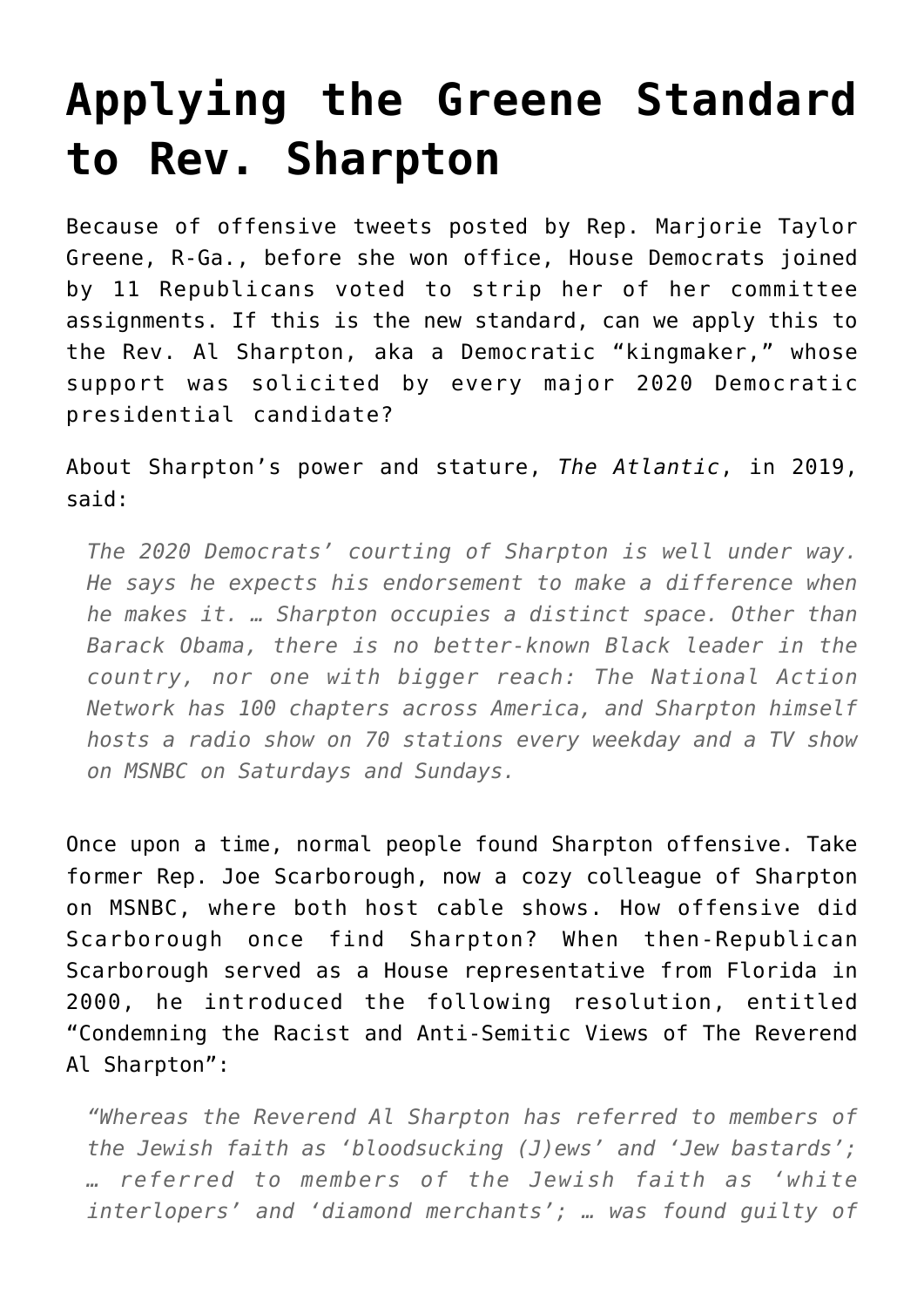*defamation by a jury in a New York court arising from the false accusation that former Assistant District Attorney Steven Pagones, who is white, raped and assaulted a fifteen year-old Black girl; … has refused to accept responsibility and expresses no regret for defaming Mr. Pagones; … Sharpton's vicious verbal anti-Semitic attacks directed at members of the Jewish faith, and in particular, a Jewish landlord, arising from a simple landlord-tenant dispute with a Black tenant, incited widespread violence, riots and the murder of five innocent people; … Sharpton's fierce demagoguery incited violence, riots and murder in the Crown Heights section of Brooklyn, New York, following the accidental death of a Black pedestrian child hit by the motorcade of Orthodox Rabbi Menachem Schneerson; … Sharpton led a protest in the Crown Heights neighborhood and marched next to a protester with a sign that read 'The White Man is the Devil'; … has insulted members of the Jewish faith by challenging Jews to violence and stating to Jews to 'pin down' their yarmulkes. …*

*"Now, therefore, be it resolved by the House of Representatives (the Senate concurring), that the Congress —* 

*1. condemns the practices of the Reverend Al Sharpton, which seek to divide Americans on the basis of race, ethnicity, and religion;* 

*2. expresses its outrage over the violence that has resulted due to the Reverend Al Sharpton's incendiary words and actions; and* 

*3. fervently urges elected officials and public servants, who have condoned and legitimized the Reverend Al Sharpton's incendiary words and actions, to publicly denounce and condemn such racist and anti-Semitic views."*

At the 1995 Million Man March, Sharpton said, "O.J. is home,